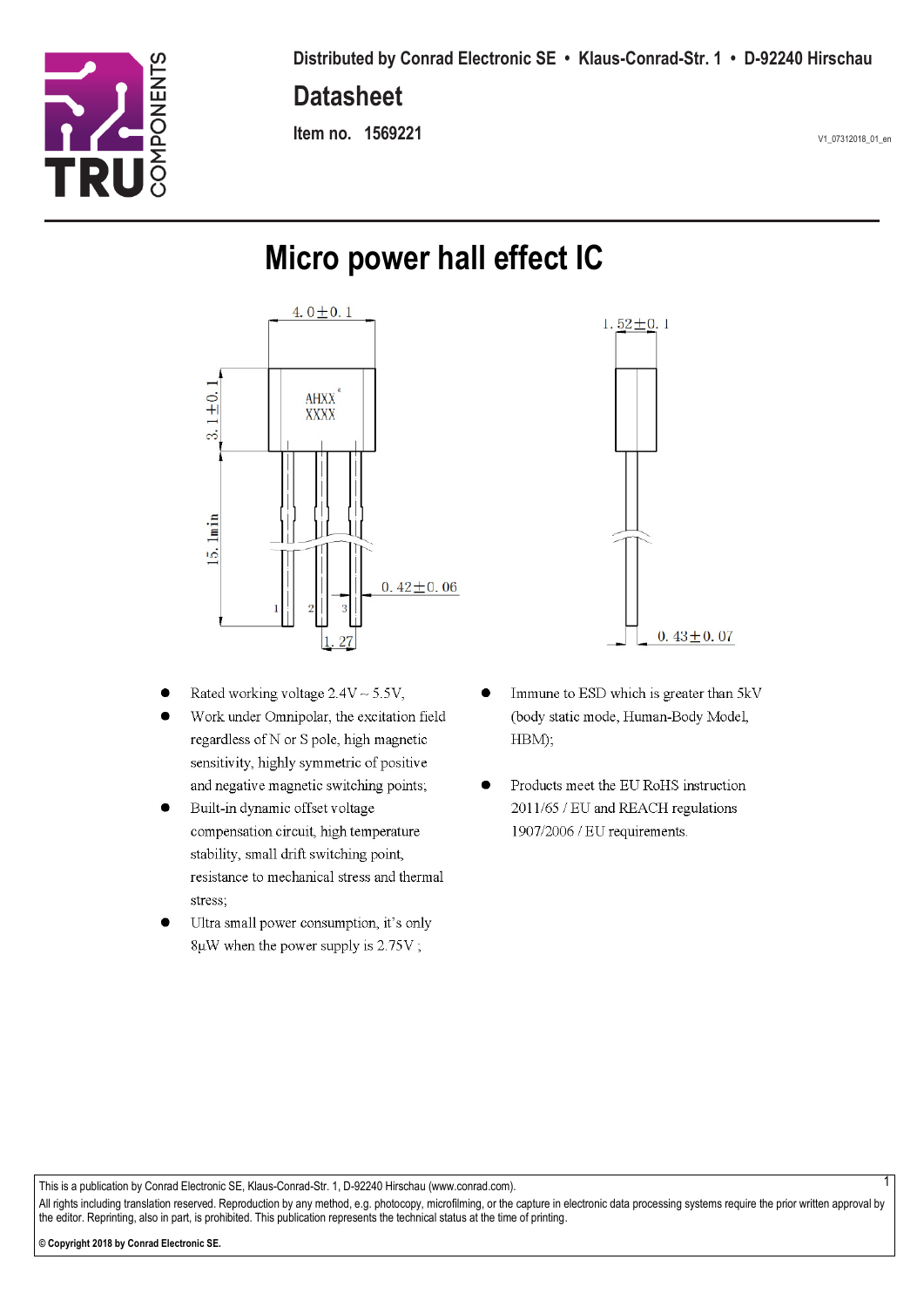

### **Datasheet**

**Item no. 1569221** V1\_07312018\_01\_en

2

#### **Magnetic and Electric Transfer Characteristic**



This is a publication by Conrad Electronic SE, Klaus-Conrad-Str. 1, D-92240 Hirschau (www.conrad.com).

All rights including translation reserved. Reproduction by any method, e.g. photocopy, microfilming, or the capture in electronic data processing systems require the prior written approval by the editor. Reprinting, also in part, is prohibited. This publication represents the technical status at the time of printing.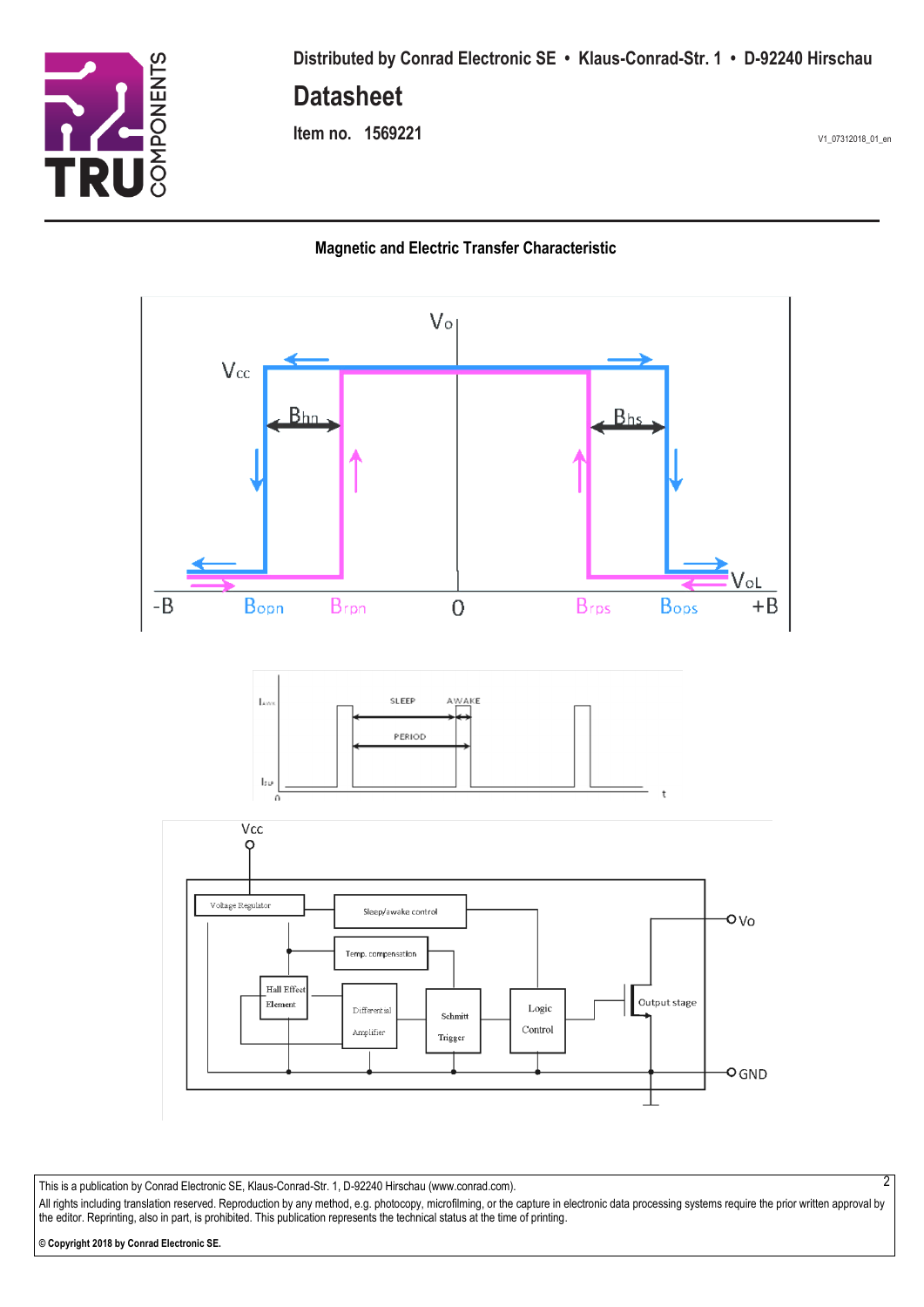

**Item no. 1569221** V1\_07312018\_01\_en

3

### **Limit Condition**

| Parameter                                                                |              | Limit Value |                  |      |  |
|--------------------------------------------------------------------------|--------------|-------------|------------------|------|--|
|                                                                          | Symbol       | Min.        | Max              | Unit |  |
| Storage temp.                                                            | Ts           | $-55$       | 150              | °C   |  |
| Supply voltage                                                           | $V_{\rm CC}$ | 2.4         | 7                | V    |  |
| Admitting power loss                                                     | $P_{\rm d}$  |             | 300 <sup>a</sup> | mW   |  |
| Magnetic strength                                                        | В            | Unlimited   | Unlimited        | mT   |  |
| Output current                                                           | $I_{\rm O}$  |             | 5                | mA   |  |
| <sup>a</sup> On the glass fiber epoxy resin that is 50 mm ×50 mm ×1.6 mm |              |             |                  |      |  |

#### **Operating Condition**

| Parameter       | Symbol       | Value |      | Unit   |  |
|-----------------|--------------|-------|------|--------|--|
|                 |              | Min.  | Max. |        |  |
| Supply voltage  | $V_{\rm CC}$ | 2.4   | 5.4  |        |  |
| Operating Temp. | Ta           | -40   | 85   | $\sim$ |  |
| Output current  | 10           |       |      | mA     |  |

#### **Electrical Characteristic**

| Symbol<br>Parameter                      |       |                  | Test condition                                                        |      | Value | Unit           |
|------------------------------------------|-------|------------------|-----------------------------------------------------------------------|------|-------|----------------|
|                                          |       |                  |                                                                       | Typ. | Max.  |                |
| output low level voltage                 |       | $V_{OL}$         | $V_{CO} = V_{CO} = 2.75V$ , $I_0 = 1 \text{ mA}$ , $B \ge B_{OP}$     | 0.1  | 0.25  | V              |
|                                          | Awake | $I_{\text{AWK}}$ | Awake, $V_{C1}$ =2.75V, Vo Open circuit                               | 3    | 5     | mA             |
| Supply<br>Sleeping<br>current<br>Average |       | $I_{SLP}$        | Sleeping, $V_{\text{CCl}}$ =2.75V, Vo Open circuit                    | 2    | 4     | μA             |
|                                          |       | $I_{\text{AVG}}$ | $V_{\text{CCl}}$ =2.75V, Vo Open circuit                              | 2.75 | 5.25  | μA             |
| A wake time<br>Cycle<br>Duty factor      |       | $t_{\text{AWV}}$ | $V_{\text{CCI}}$ = 4V, R <sub>1</sub> =200 $\Omega$ , Vo Open circuit | 45   | 90    | μs             |
|                                          |       | $t_{\mathsf{P}}$ |                                                                       | 90   | 180   | m <sub>s</sub> |
|                                          |       | $f_{\rm d}$      |                                                                       | 0.05 |       | $\frac{0}{6}$  |

This is a publication by Conrad Electronic SE, Klaus-Conrad-Str. 1, D-92240 Hirschau (www.conrad.com).

All rights including translation reserved. Reproduction by any method, e.g. photocopy, microfilming, or the capture in electronic data processing systems require the prior written approval by the editor. Reprinting, also in part, is prohibited. This publication represents the technical status at the time of printing.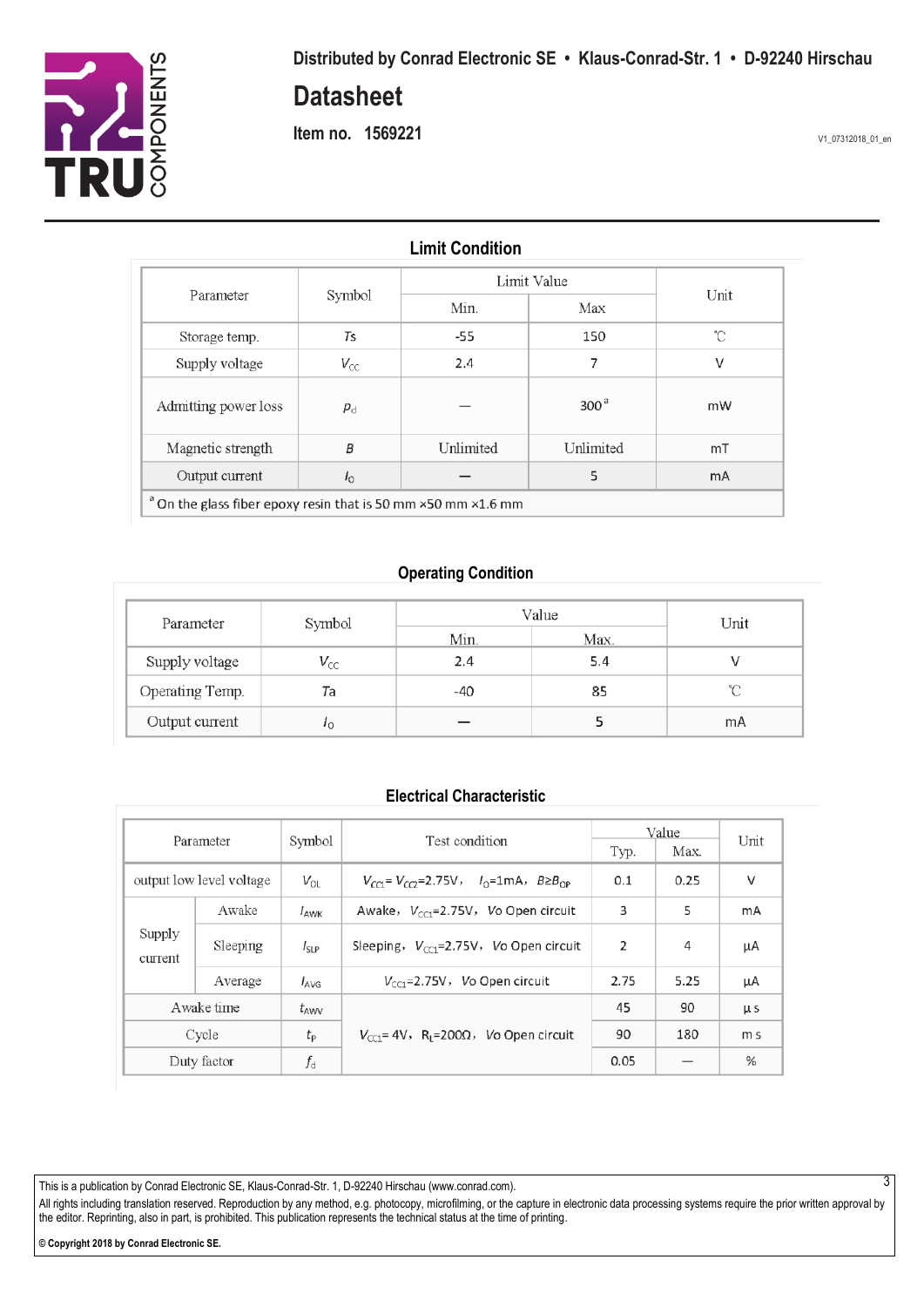

### **Datasheet**

**Item no. 1569221** V1\_07312018\_01\_en

4

#### **Magnetic Characteristic**

|                                      |                                                                                                                                                                                                     |                  |                                                                                    |      | Value        |      |
|--------------------------------------|-----------------------------------------------------------------------------------------------------------------------------------------------------------------------------------------------------|------------------|------------------------------------------------------------------------------------|------|--------------|------|
| Parameter                            | Symbol                                                                                                                                                                                              | Test condition   |                                                                                    | Min. | Typ.         | Max. |
| Operating point<br>Magnetic strength | S pole faces the<br>product mark                                                                                                                                                                    | $B_{\text{OPS}}$ | $-7$                                                                               | 3.5  | 7            |      |
|                                      | N pole faces the<br>product mark                                                                                                                                                                    | $B_{OPN}$        |                                                                                    |      | $-3.5$       |      |
| Release Point<br>magnetic strength   | S pole faces the<br>product mark                                                                                                                                                                    | $B_{RPS}$        | $V_{\text{CC1}} = V_{\text{CC2}} = 2.75 \text{V}$<br>$I_{\text{O}} = 1 \text{ mA}$ | 1    | 2.5          |      |
|                                      | N pole faces the<br>product mark                                                                                                                                                                    | $B_{RPN}$        |                                                                                    |      | $-2.5$       | $-1$ |
| Hysteresis                           | $B_{\text{OPX}} - B_{\text{RPX}}$                                                                                                                                                                   | $B_{HX}$         |                                                                                    |      | $\mathbf{1}$ | 6    |
| Notel:<br>Note 2:<br>Note3:          | Unit is mT, $1mT$ (mT) = 10 (Gs)<br>Pole S is vertical to the mark surface of the product, the field defined into $B > 0$ .<br>The operating field of M type (SOT23-3L) is subject to pole " $N$ ". |                  |                                                                                    |      |              |      |

#### **Pin Function**

| Pin No.<br>Pin Symbol |     | Pin Name     | Function              |                           |  |  |
|-----------------------|-----|--------------|-----------------------|---------------------------|--|--|
|                       |     |              | When $ B  \geq  Bop $ | When $  B   \leq   Brp  $ |  |  |
| 1                     | Vcc | Power supply | Power Supply $(+)$    |                           |  |  |
| 2                     | GND | Ground       | Power Supply $(-)$    |                           |  |  |
| 3                     | Vo  | Output       | Low Level             | High Level                |  |  |

This is a publication by Conrad Electronic SE, Klaus-Conrad-Str. 1, D-92240 Hirschau (www.conrad.com).

All rights including translation reserved. Reproduction by any method, e.g. photocopy, microfilming, or the capture in electronic data processing systems require the prior written approval by the editor. Reprinting, also in part, is prohibited. This publication represents the technical status at the time of printing.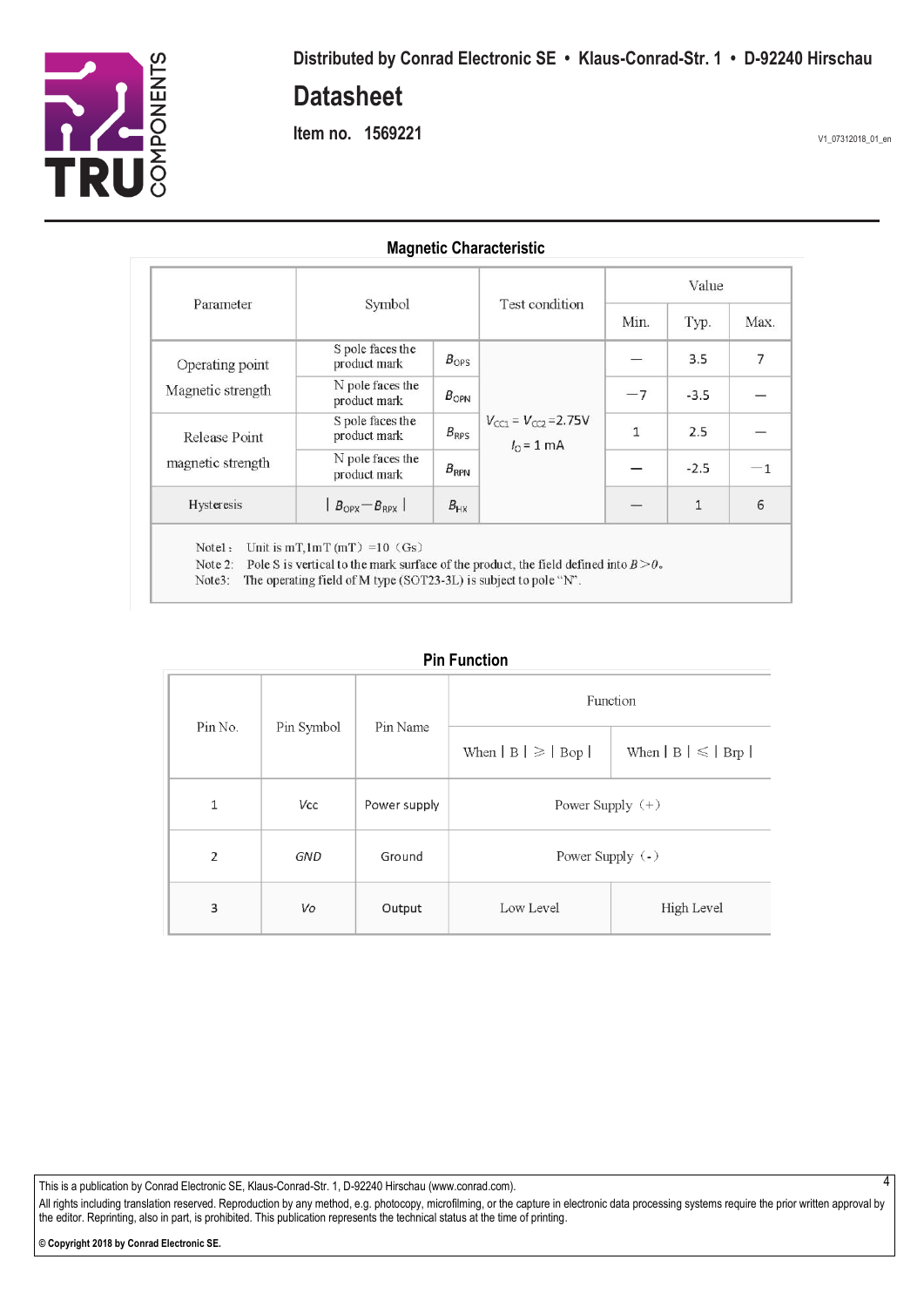

## **Datasheet**

**Item no. 1569221** V1\_07312018\_01\_en

5

**Typical application Circuit**



- a) C is filter capaciter,  $C = 0.01 \mu F \sim 0.1 \mu F$ ;
- b) RLis pull-up resistor, RL=0.5M $\Omega \sim 1 M \Omega$ .



This is a publication by Conrad Electronic SE, Klaus-Conrad-Str. 1, D-92240 Hirschau (www.conrad.com).

All rights including translation reserved. Reproduction by any method, e.g. photocopy, microfilming, or the capture in electronic data processing systems require the prior written approval by the editor. Reprinting, also in part, is prohibited. This publication represents the technical status at the time of printing.